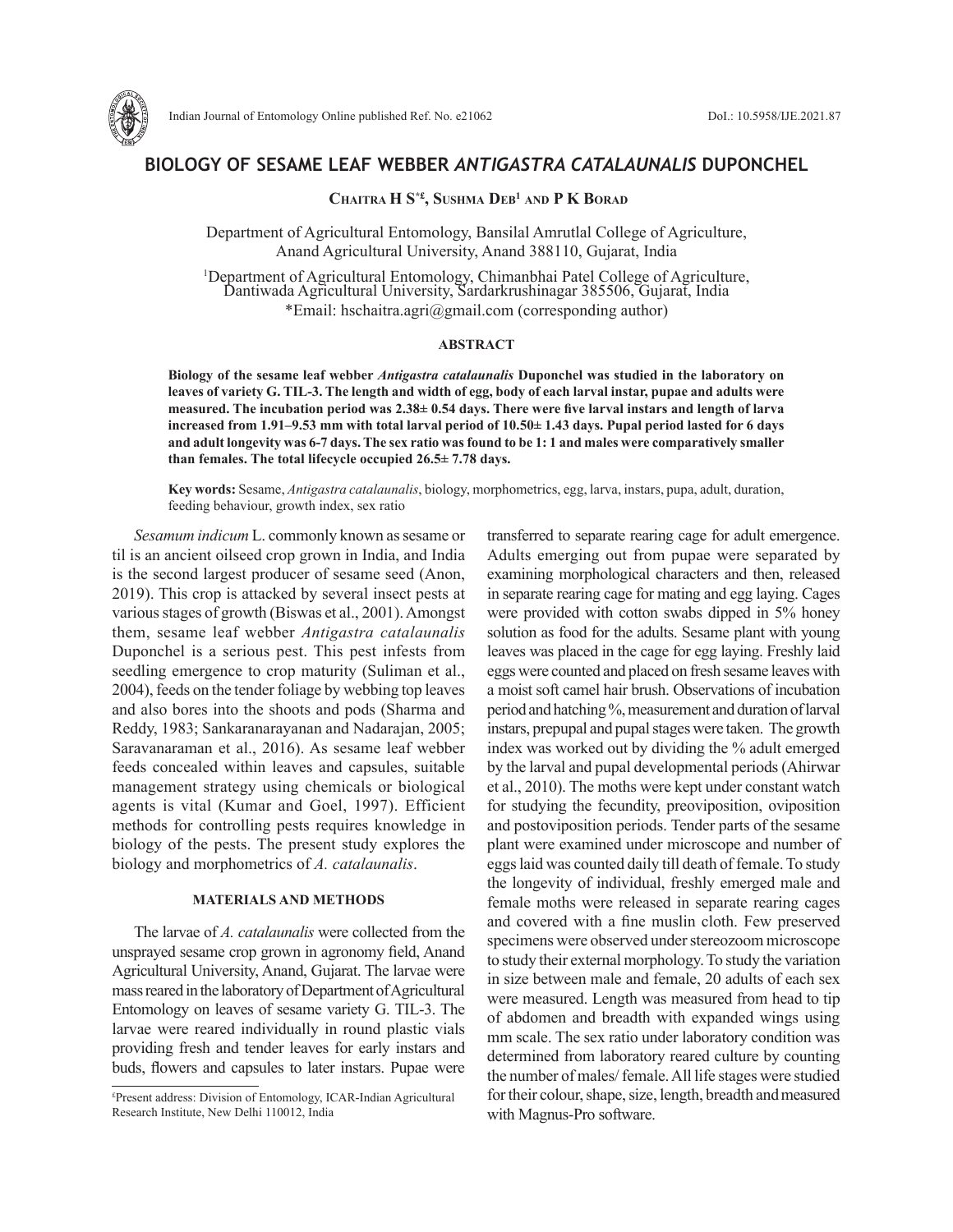## **RESULTS AND DISCUSSION**

It was observed that eggs were conical in shape and laid singly along the midrib and veins of the lower leaf surface and on tender plant parts. Freshly laid eggs were cream coloured and turned white prior to hatching. The newly hatched larvae were semi translucent caterpillars with reddish brown head capsule. Colour of the head capsule remained brown but body colour changed to whitish yellow in second instar. Third instar larvae were pale green with black head capsule. Brownish black setae and tubercles were found on the abdomen of the larva. Fourth instar larvae were similar to third instar except, setae and tubercles turned dark black and became prominent. There were three tubercles on each side of the mid dorsal line of each segment. Fifth instar larvae which fed on leaves and other vegetative parts were dark green, whereas larvae which fed on flowers and capsules were slightly pink. Prominent mid dorsal line was noticed from thorax till the end of abdomen. Freshly formed pupae were soft, slender and green. Males were slender and long, whereas females were comparatively broader and shorter. Pupae turned brown before eclosion of the adult. Adult was small, delicate moth with brick red forewings bearing veins and hind wings were pale yellow and slightly transparent with brownish red markings on them in both the sexes. Males were small with slender abdomen and females were comparatively bigger with broad abdomen. More or less similar observations of larval morphology were observed earlier (Kumar and Goel, 1994; Ahirwar et al., 2010; Choudhary, 2017; Pandey et al., 2018; Athya and Panday, 2020; Choudhary et al., 2020).

The length and breadth of eggs was  $0.32 \pm 0.02$  mm,  $0.12\pm0.02$  mm, respectively; and hatching was from 79 and 90% (84± 7.95). The length of first, second, third, fourth and fifth instar larva was  $1.91 \pm 0.54$ ,  $3.76 \pm 1.17$ , 6.22 $\pm$  0.23, 7.76 $\pm$  0.60 and 9.53 $\pm$  1.05 mm, whereas it was  $0.34\pm 0.12$ ,  $0.65\pm 0.12$ ,  $1.11\pm 0.09$ ,  $1.33\pm 0.07$ and 1.55± 0.11 mm in case of breadth, respectively. The length and breadth of prepupa was  $8.65 \pm 0.51$ mm and 1.65± 0.11 mm, respectively. The length of male and female pupae was  $8.36 \pm 0.84$  and  $9.48 \pm 0.32$ mm, respectively and breadth,  $1.66 \pm 0.17$  and  $1.80 \pm 1.66$ 0.18 mm, respectively. The incubation period of egg was 2.38± 0.54 days. The larvae were found to pass through five instars on sesame leaves under laboratory conditions. Duration of first, second, third, fourth and fifth instar instars was  $1.50 \pm 0.53$ ,  $1.60 \pm 0.5$ ,  $2.50 \pm 0.5$  $0.53$ ,  $2.70\pm0.48$  and  $2.20\pm0.42$  days, respectively. Total larval duration was 10-11 days. Duration of the prepupa, male and female pupa, unmated adult female, unmated

adult male, preoviposition period, oviposition period and postoviposition period were  $2.00\pm 0.67$ ,  $3.40\pm 0.52$ ,  $4.20\pm 0.63$ ,  $7.8\pm 0.84$ ,  $6.6\pm 0.89$ ,  $0.88\pm 0.08$ ,  $3.20\pm 0.45$ and  $1.60\pm 0.55$  days, respectively. The total lifecycle of *A. catalaunalis* varied from 21 to 32 days (26.5± 7.78), and egg laying capacity of femal was 53.6± 17.74 eggs. Growth index value under laboratory conditions was 5.24 to 7.42. The sex ratio of male: female was found to be 1: 1 under laboratory conditions and 1: 1.20 under field conditions (Table 1).

Similar to the present study, Ahirwar et al. (2010) reported that the length of freshly laid eggs varied from  $0.36\pm0.01 \times 0.18\pm0.003$  mm. Length and width of eggs was 0.35 - 0.45 mm and 0.18 - 0.25 mm, respectively (Pandey et al., 2018). Patel (1978) mentioned that the hatching ranged from 86 to 92% and 73.34 - 90.00% was reported by Pandey et al. (2018). Kumar and Goel (1994) also observed similar morphometrics. They observed that the males were smaller than females. Selvanarayanan and Baskaran (2000) observed incubation period as 2.40± 0.49 days. Prepupal period ranging from 0.83 to 1.04 days was reported by Kumar and Goel (1994) and 2 to 8 days by Ahirwar et al. (2010). Pupal period of 4.50**±** 0.45 days was reported by Selvanarayanan and Baskaran (2000), 4 to 12 days by Ahirwar et al. (2010), 4 to 19 days by Karuppaiah (2014) and 5.25 to 7.25 days (Pandey et al., 2018) Similarly, adult longevity of 5.90**±** 0.44 days was reported by Selvanarayanan and Baskaran (2000), 4 to 12 days by Ahirwar et al. (2010). Fecundity of 53.00 to 92.00 eggs was observed by Pandey et al. (2018), 30 to 90 eggs and growth index of 3.15 to 7.22 was noticed by Ahirwar et al. (2010). Kumar and Goel (1994) reported that the sex ratio (male: female) under laboratory conditions was 1: 1.34± 0.07 and 1: 1 by Ahirwar et al. (2010).

#### **REFERENCES**

- Ahirwar R M, Gupta M P, Banerjee S. 2010. Bio-ecology of leaf roller/ capsule borer, *Antigastra catalaunalis* Duponchel. Advances in Bioresearch 1: 90-104.
- Anonymous. 2019. https://www.nationmaster.com/nmx/ranking/sesameseed-production
- Athya D P, Panday A K. 2020. Biology of leaf webber and capsule borer, *Antigastra catalaunalis* (Dup.) in sesame. Journal of Entomology and Zoology Studies 8: 55-61.
- Biswas G C, Kabir S M H, Das G P. 2001. Insect pest of sesamum (*Sesamum indicum* Linn.) in Bangladesh, their succession and natural enemies, Indian Journal of Entomology 63: 117-124.
- Choudhary M. 2017. Bionomics and biointensive management of sesame leaf and capsule borer, *Antigastra catalaunalis* (Dup.). Ph D Thesis, Sri Karan Narendra Agriculture University, Rajasthan.
- Choudhary S, Deole S, Shaw S S. 2020. Biology of leaf webber and capsule borer, *Antigastra catalaunalis* at Raipur, C.G. Journal of Pharmacognosy and Phytochemistry 9: 1649-1651.